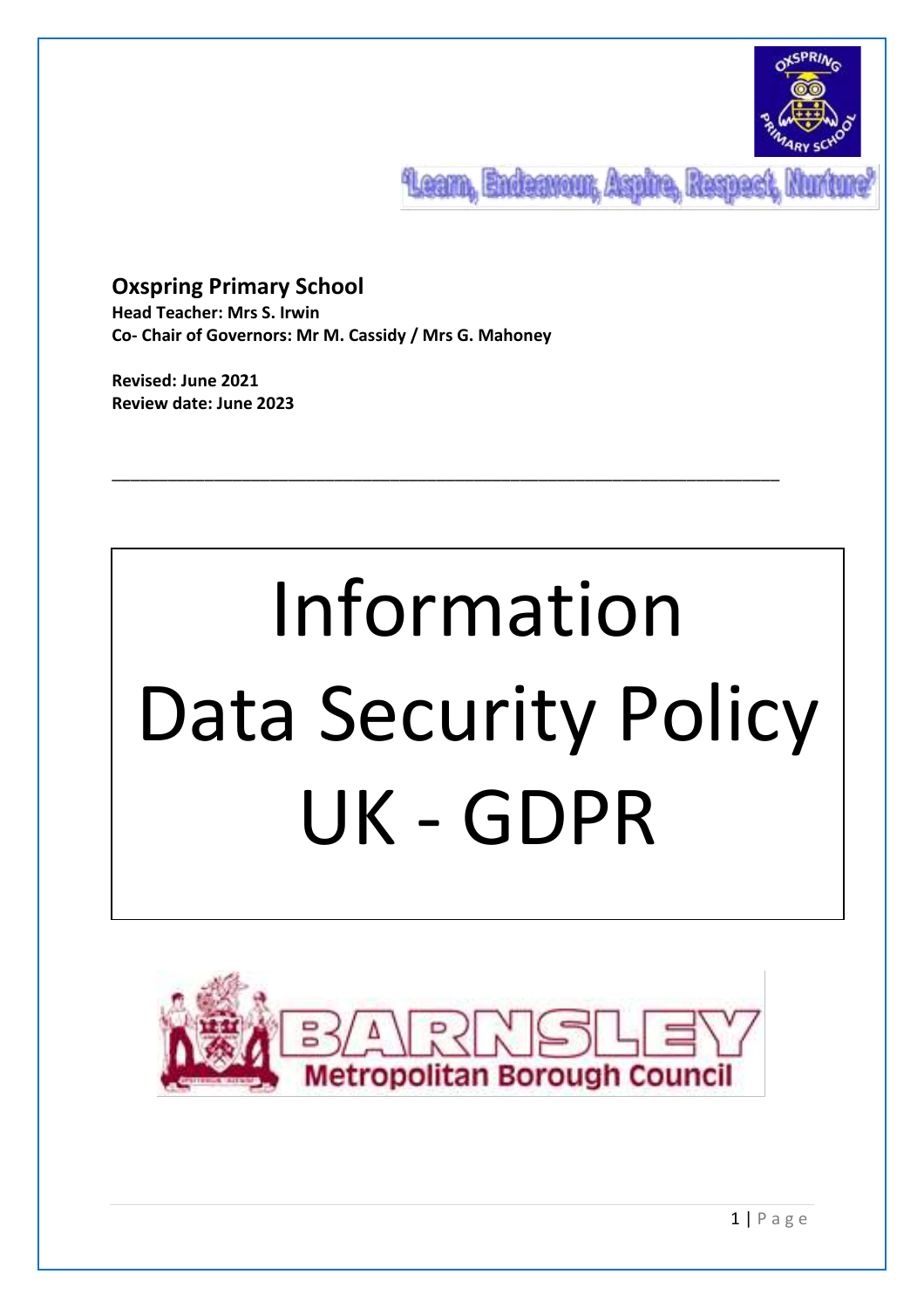## **INFORMATION DATA SECURITY POLICY**

Data Security is a key element of ensuring that data collected by the school and processed on electronic systems is done in line with the Data Protection Act (2018) and the 'UK-GDPR'. It ensures that appropriate measures are taken by the school so that data processed on internal and external systems are in line with key data security principles to minimise any data breach.

Oxspring Primary School is dedicated to ensure the security of all information that it holds and implements the following measures to achieve this:

- Protect against potential breaches of confidentiality
- Ensure that all information assets and IT equipment/infrastructure are protected against damage, loss or misuse
- Support our Data Protection Policy in ensuring all staff are aware of and comply with UK GDPR and our own procedures applying to the processing of data
- Increase awareness and understanding at Oxspring Primary of the requirements of information security and the responsibility to staff to protect the confidentiality and integrity of the information that they handle. All staff are responsible for keeping information secure in accordance with the legislation and must follow the school's acceptable usage policy.

#### **Introduction**

Information security can be defined as the protection of information and information systems from unauthorised access, use, disclosure, disruption, modification or destruction. Staff are referred to the Data Protection Policy, Data Breach Policy, Data Retention Policy and e-Safety Policy for further information.

For the avoidance of doubt, the term 'mobile devices' used in this policy refers to any removable media or mobile device that can store data. This includes, but is not limited to, laptops, iPads, tables, digital cameras, memory sticks, smartwatches and smartphones.

#### **Scope**

The information covered by this policy includes all written, spoken and electronic information that is held, used or transmitted by or on behalf of the school in whatever media. This includes information held on computer systems, cloud based systems paper records, hand held devices and information transmitted orally.

This policy applies to all members of staff, including temporary staff, other contractors, volunteers, governors and any other third party authorised to us the IT systems of the school. All staff are required to familiarise themselves with its content and comply with the provisions contained in it.

Breach of this policy will be treated as a disciplinary offence which may result in disciplinary action under the school's Disciplinary Policy and Procedure up to and including summary dismissal depending on the seriousness of the breach.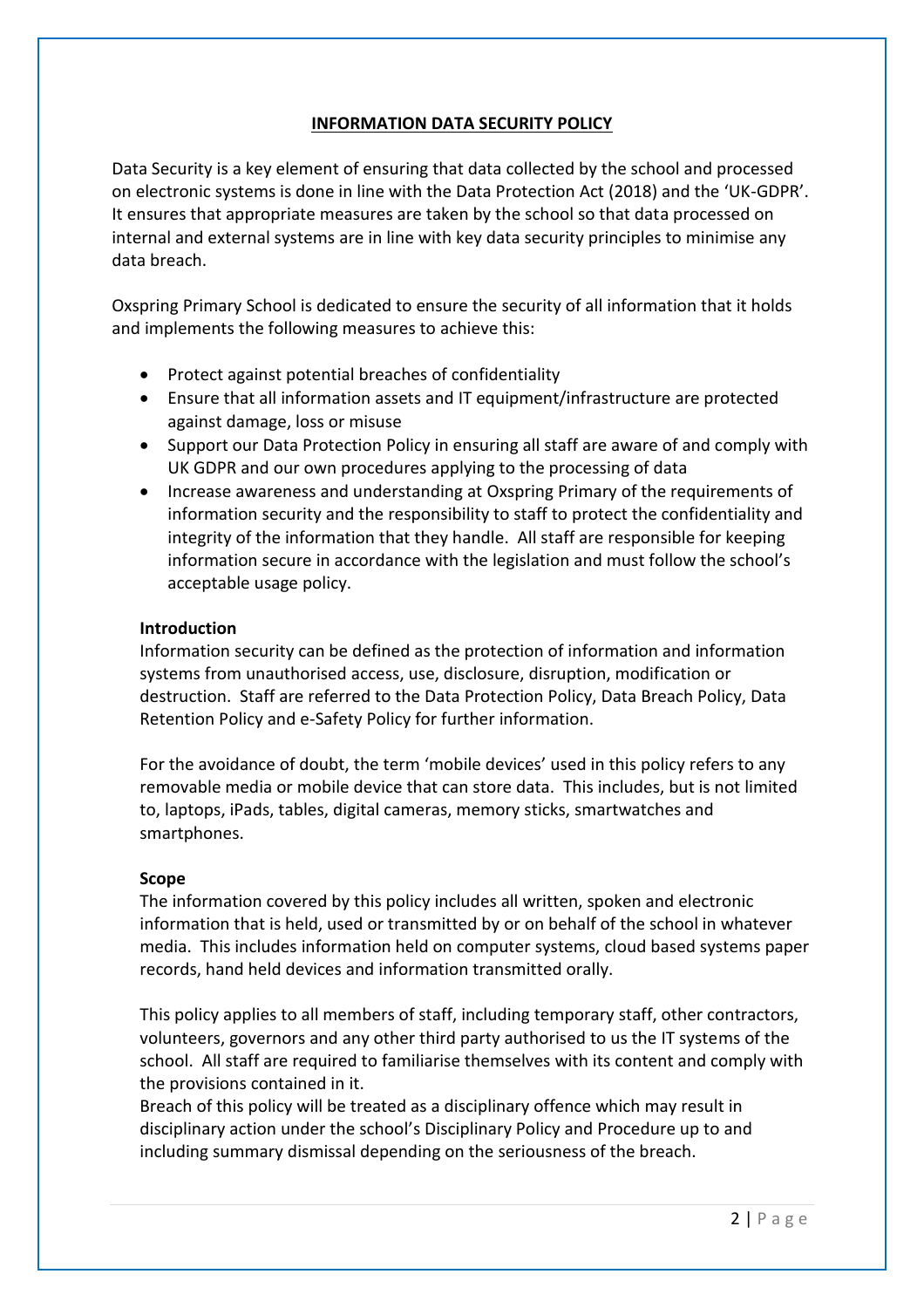Staff are also protected via the school's Whistleblowing Policy, if they see a member of staff not adhering to the IT security procedures and acting in a way that could compromise data protection.

#### **Principles**

Staff must maintain data security by protecting the **confidentiality, integrity and availability** of the personal data, defined as follows:

- **Confidentiality** means that only people who have a need to know and are authorised to use the personal data can access it.
- **Integrity** means that personal data is accurate and suitable for the purpose for which it is processed.
- **Availability** means that authorised users can access the personal data when they need it for authorised purposes.
- Staff must comply with and not attempt to circumvent the administrative, physical and technical safeguards the school has implemented and maintains in accordance with the UK -GDPR.

All IT systems are to be installed, maintained, repaired and upgraded by the school's IT consultants.

All Data stored on our IT systems and paper records shall be available only to members of staff with a legitimate need for access.

All staff have an obligation to report actual or potential data protection compliance failures to the Headteacher or School Business Manager who shall investigate the breach. This must be done within 72 hours of a compliance failure. Any breach which is either known or suspected to involve personal or sensitive data shall be reported to the DPO.

#### **Data Privacy Impact Assessments**

In order to assure the protection of all data being processed and inform decisions on processing activities, we shall undertake an assessment of the associated risks of proposed processing and equally the impact on an individual's privacy in holding data related to them.

Risk and impact assessments shall be conducted in accordance with guidance given by the ICO:

[https://icosearch.ico.org.uk/s/search.html?query=privacy+impact+assessments&collecti](https://icosearch.ico.org.uk/s/search.html?query=privacy+impact+assessments&collection=ico-meta&profile=_default) [on=ico-meta&profile=\\_default](https://icosearch.ico.org.uk/s/search.html?query=privacy+impact+assessments&collection=ico-meta&profile=_default)

[https://ico.org.uk/about-the-ico/ico-and-stakeholder-consultations/consultation-on](https://ico.org.uk/about-the-ico/ico-and-stakeholder-consultations/consultation-on-the-conducting-privacy-impact-assessments-code-of-practice/)[the-conducting-privacy-impact-assessments-code-of-practice/](https://ico.org.uk/about-the-ico/ico-and-stakeholder-consultations/consultation-on-the-conducting-privacy-impact-assessments-code-of-practice/)

[https://ico.org.uk/for-organisations/guide-to-data-protection/guide-to-the-general](https://ico.org.uk/for-organisations/guide-to-data-protection/guide-to-the-general-data-protection-regulation-gdpr/accountability-and-governance/data-protection-impact-assessments/)[data-protection-regulation-gdpr/accountability-and-governance/data-protection](https://ico.org.uk/for-organisations/guide-to-data-protection/guide-to-the-general-data-protection-regulation-gdpr/accountability-and-governance/data-protection-impact-assessments/)[impact-assessments/](https://ico.org.uk/for-organisations/guide-to-data-protection/guide-to-the-general-data-protection-regulation-gdpr/accountability-and-governance/data-protection-impact-assessments/)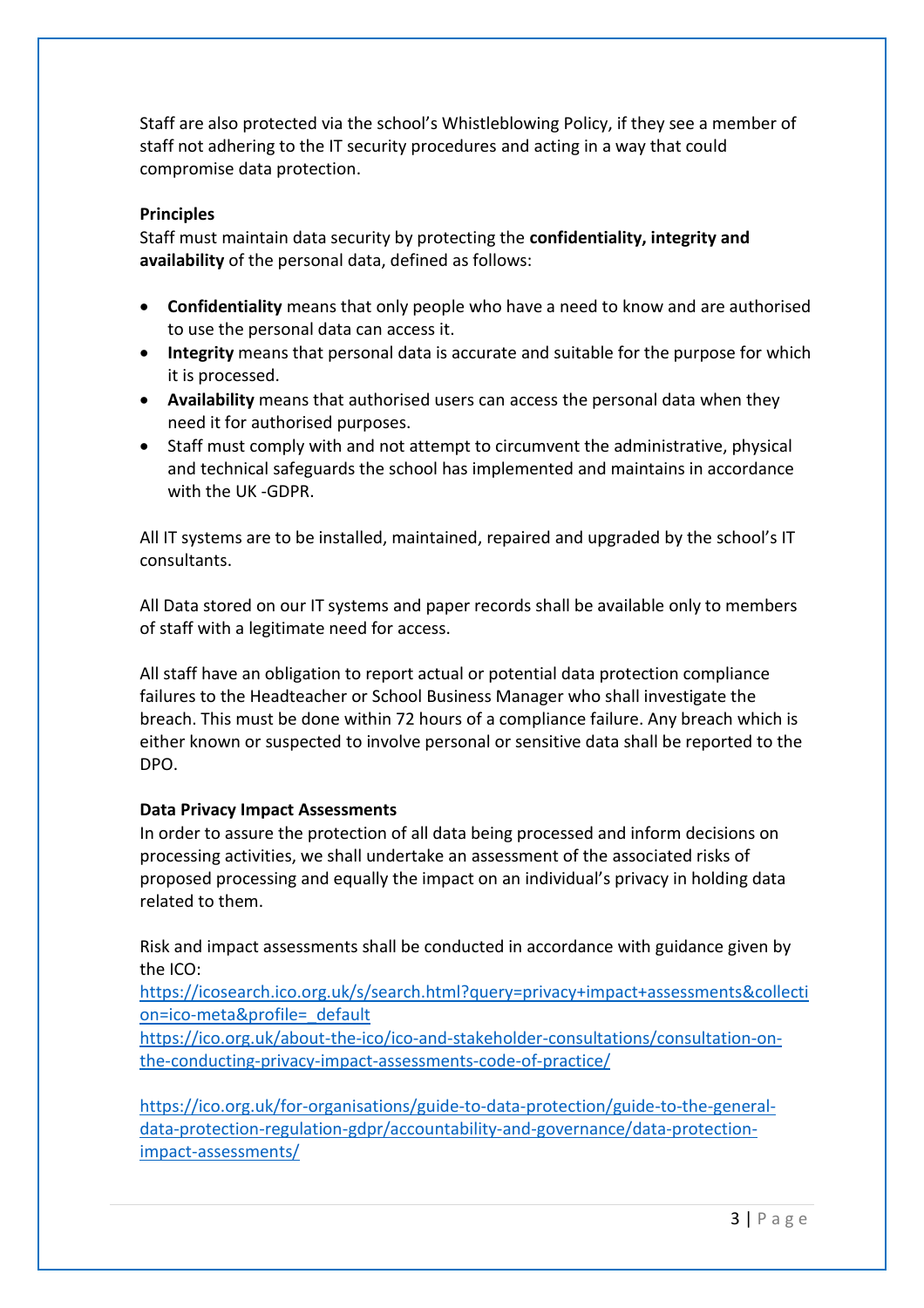If a member of staff is conducting any high risk data action that could lead to a data breach, then they must discuss this matter with the Headteacher (HT) or Business Manager (SBM). This could include taking data offsite or sharing data with a third party organisation. The external company may be asked to complete a DPIA or the school will speak to the DPO regarding the completion of the risk assessment.

Security of data shall be achieved through the implementation of proportionate physical and technical measures. Nominated staff shall be responsible for the effectiveness of the controls implemented and reporting of their performance.

In line with UK-GDPR, the school will need to ascertain whether a Standard Contractual Clause (SCC) is needed for the sharing of data with a 'third country'.

The security arrangements of any organisation with which data is shared shall also be considered and these organisations shall provide evidence of the competence in the security of shared data.

#### **Physical Security and Procedures**

Paper records and documents containing personal information, sensitive personal information and confidential information shall be position in a way to avoid them being viewed by people passing by as much as possible. At the end of the working day, or when you leave your desk unoccupied, all paper documents shall be securely locked away to avoid unauthorised access.

Available locked filing cabinets and locked cupboards shall be used to store paper records when not in use. Paper documents containing confidential information should not be left on office or classroom desks, on staffroom tables, or pinned to notice boards where there is general access unless there is a legal reason to do so and or when relevant consent has been provided. You should take particular care if documents have to be taken out of school.

The physical security of buildings and storage systems shall be reviewed on a regular basis. If you find security to be insufficient, you must inform the HT or SBM as soon as possible. The school has access control installed on perimeter gates and all access doors into the building. Only authorised staff and contractors are provided with a fob to access these gates/doors.

The school has an intruder alarm system installed which is set nightly, over the weekends and during school holiday periods. CCTV cameras are installed in various locations around the school premises and is monitored by the school office. All visitors are required to sign in the visitor book which is kept in the school office and are accompanied by a member of staff and not left alone in areas where they could have access to confidential information. In line with the retention policy, the visitor's books are retained for the current year +6 years then reviewed, followed by secure disposal.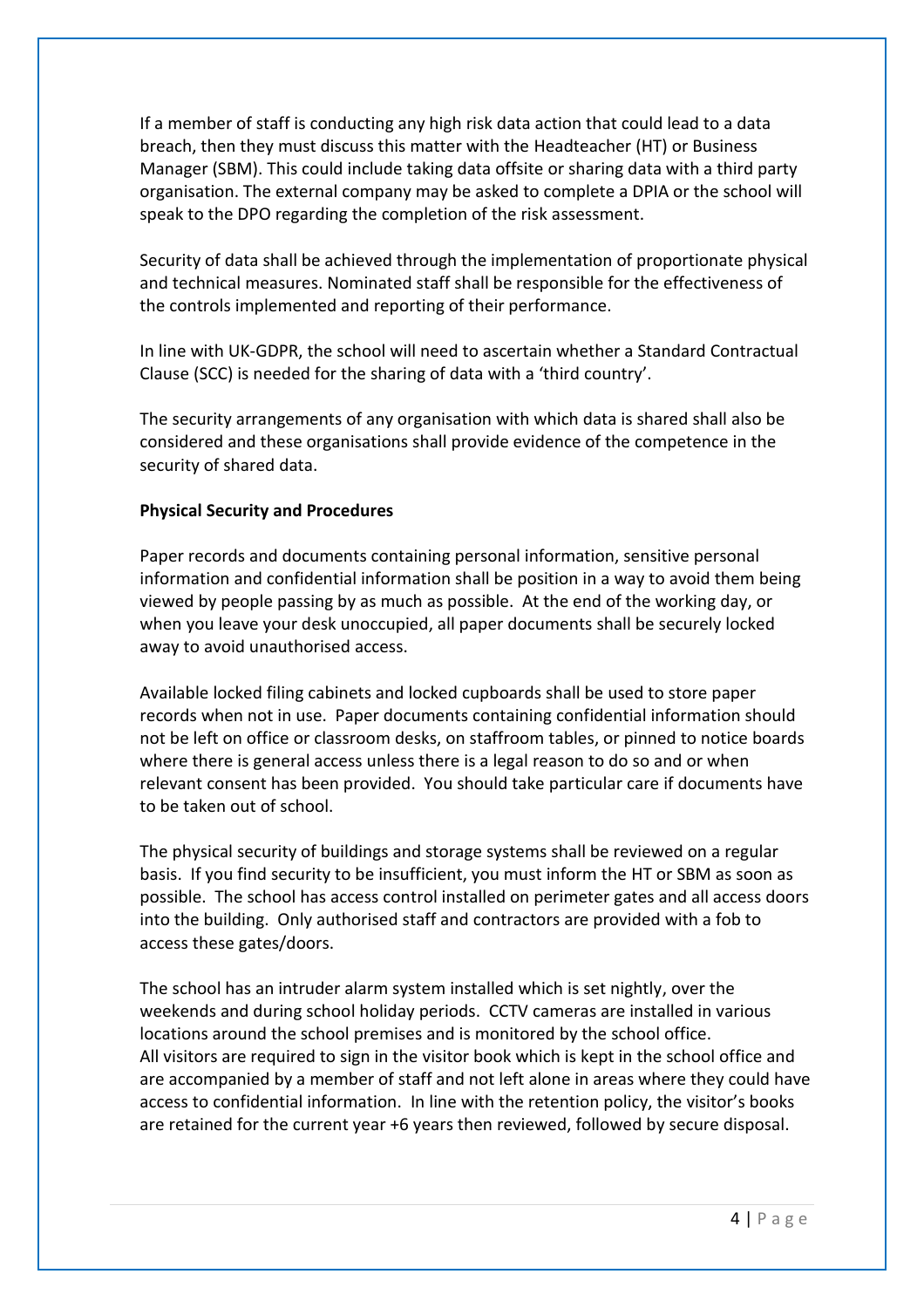## **Electronic Storage of Data**

All portable data, and in particular personal data, should be stored on encrypted drives. All teacher laptops and desktops are bitlocker encrypted. Data should only be stored on the school network and not on any local drives to allow the data to be backed up.

#### **Home working**

You should not take confidential or other information home without prior permission from the Headteacher and only do so where satisfied appropriate technical measures are in place to maintain continued security and confidentiality of that information. A Privacy Impact Assessment must be completed and signed by the Headteacher prior to the information being taken home.

When you have been given permission to take confidential or other information home, you must ensure that:

- The information is kept in a secure and locked environment where it cannot be accessed by family members or visitors
- All confidential material that requires disposal is shredded or in the case of electronic material, security destroyed as soon as any need for its retention has passed. Please refer to the BMBC Retention Policy for further details.
- The information is not transported in see-through or other un-secured bags or cases
- The information is not read in public places (e.g. waiting rooms, cafes, public transport etc.
- Where possible, staff to access the information via Sharepoint using their secure login

## **Computers and IT**

All members of staff are responsible for:

- complying with all relevant parts of this policy at all times when using IT systems and equipment
- Adhere to and sign the IT Acceptable Usage Policy. If staff or pupils discover unsuitable sites or any material which would be unsuitable, this must be reported immediately to a member of SLT.
- All Computers and laptops must be locked using the Ctrl/Alt/Delete command or Windows L when not in use to minimise the accidental loss or disclosure of information. Staff should be aware if they fail to log off and leave their computers/laptops unattended they may be held responsible for another user's activities on their terminal and be in breach of this policy, the Data Protection Policy and or the requirement for confidentiality in respect of certain information.
- All staff must provide accurate and up to date information regarding their employment and keep the school informed of any changes to information that they have provided e.g. change of address, contact telephone number etc. The school cannot be held responsible for any such errors unless the staff member has informed the school of such changes.
- Any personal data that is held is kept securely either in a locked cabinet/drawer and if electronic, be password protected and backed up regularly. No personal data is allowed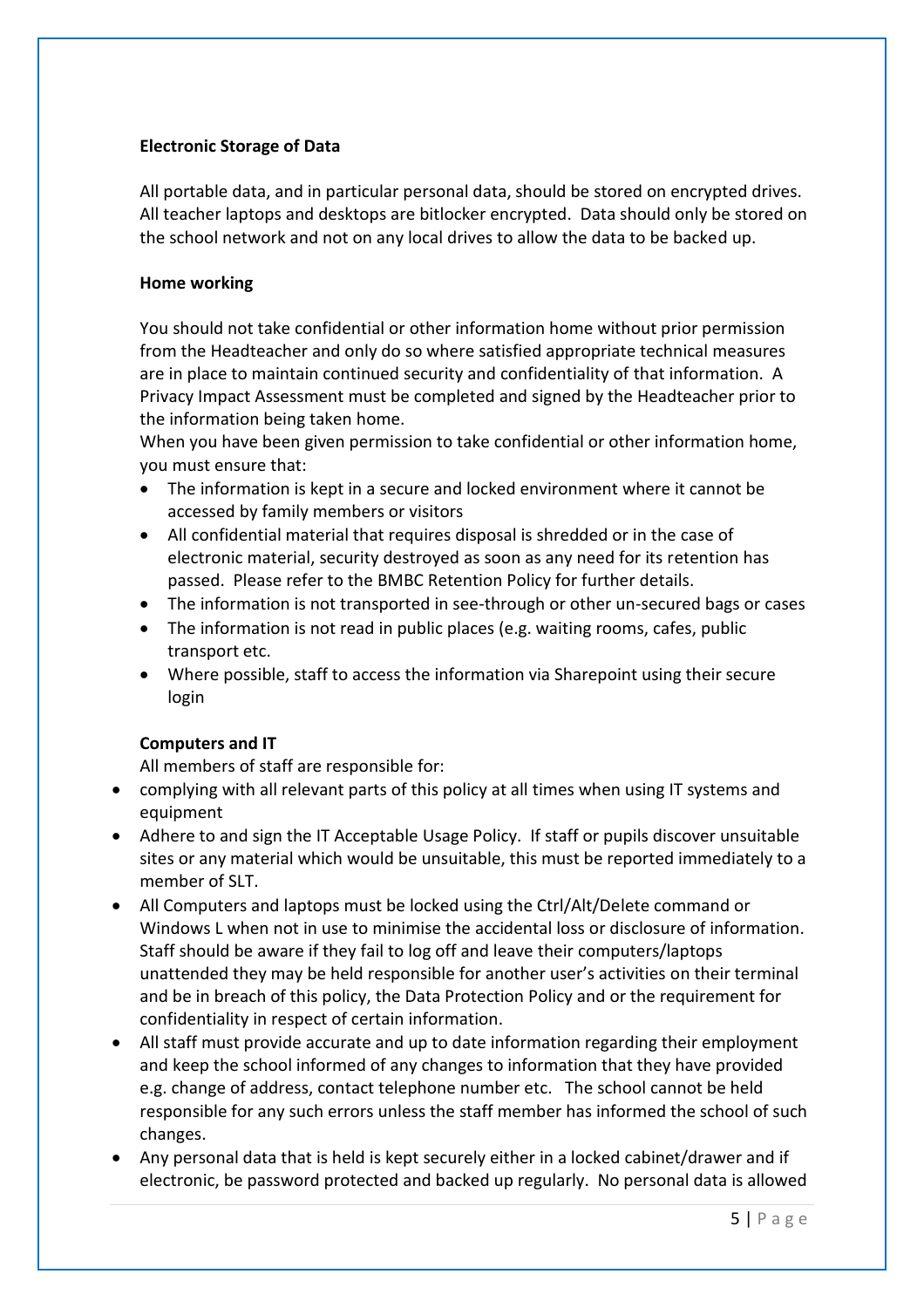to be stored on a pen drive or on the local hard drive of teacher laptops. Personal data can only be stored on the school network and the Data Protection Officer provided with an evidence sheet to monitor where data is stored. All Teacher laptops are encrypted and Bitlocker security protected.

- Personal information must not be disclosed either orally or in writing or via web pages or by any other means, accidentally or otherwise to any unauthorised third party. Sensitive and personal printed documents should not be left at printers or in public areas.
- Personal information sent to authorised third parties must be sent using Cryptshare or Office 365 Encrypt tool. This is done by typing the word 'Encrypt' into the subject field or body of the message being sent.
- Pupil information sent to other schools must be sent via the school management system by generating a ctf file. This file type can only be opened using the transferring school's management information system which requires a secure login to access.
- Staff should be vigilant when accessing sensitive or personal information on screen to ensure that no one else, who may be unauthorised, can read the information.
- Staff are required to use a secure login to access the network and school data and are not permitted to install any software on computers/laptops. This can only be done by the school's IT service provider who ensure the software does not pose any risk to the security and integrity of the network.
- Staff should follow the school policy in ensuring that passwords must, where the software, computer, or device allows:

be at least 6 characters long including both numbers, letters and a special character (eg: \$%£)

be changed on a regular basis;

not be obvious or easily guessed (e.g. birthdays or other memorable dates, memorable names, events, or places etc.)

- Passwords must be kept confidential and must not be made available to anyone else unless authorised by a member of the Senior Leadership Team who will liaise with the IT Consultant as appropriate and necessary. Any member of staff who discloses his or her password to another employee in the absence of express authorisation will be liable to disciplinary action under the School's Disciplinary Policy and Procedure. Any member of staff who logs on to a computer using another member of staff's password will be liable to disciplinary action up to and including summary dismissal for gross misconduct.
- If you forget your password you should notify the IT Consultant and a member of the Leadership Team to have your access to the IT Systems restored. You must set up a new password immediately upon the restoration of access to the IT Systems.
- You should not write down passwords if it is possible to remember them. If necessary you may write down passwords provided that you store them securely (e.g. in a locked drawer or in a secure password database). Passwords should never be left on display for others to see. Computers and other electronical devices with displays and user input devices (e.g. mouse, keyboard, touchscreen etc.) shall be protected with a screen lock that will activate after a period of inactivity. You may not change this this time period or disable the lock.
- All mobile devices provided by school shall be set to lock, sleep, or similar, after a period of inactivity, requiring a password, passcode, or other form of log-in to unlock, wake or similar. You may not alter this time period.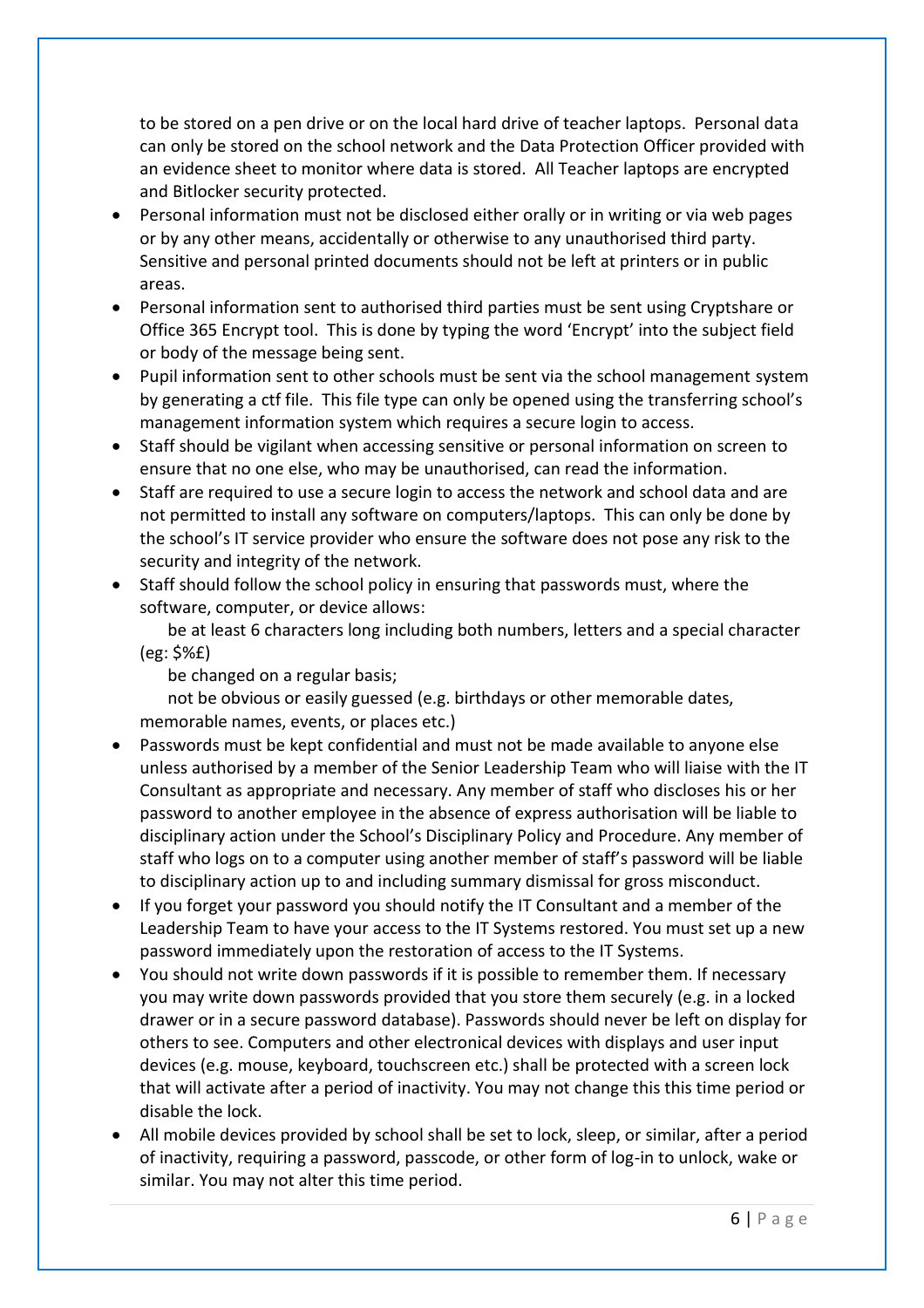The IT consultant shall also be responsible for:

- ensuring that all IT systems are assessed and deemed suitable for compliance with the school's security requirements and that IT security standards are effectively implemented and regularly reviewed, working in consultation with the schools management and reporting any concerns to them.
- Ensuring that all members of staff are granted levels of access to IT systems that are appropriate for each member, taking into account their job role, responsibilities and any special security requirements
- Receiving and handling all reports relating to IT security matters taking appropriate action in response
- Monitoring all IT security within school and taking all necessary action to implement this policy
- The School has implemented an internet filtering system which is managed by our IT consultants who are responsible for performing regular checks to ensure that filtering is appropriate.
- Ensuring that regular backups are taken of all data stored within IT systems and that the backups are stored appropriately offsite.
- Following data security procedures and regularly patching software to minimise any security breach.
- To inform the school immediately about any potential data breach from a cyberattack or ransomware.

The school management are responsible for:

- ensuring that access to the school information management system will be on a need-to-know basis
- all information on school servers shall be accessed through a controlled mechanism, with file permissions allocated and assessed on a need to know basis.
- ensuring that all members of staff are kept aware of this policy and of all related legislation, regulations including but not limited to UK GDPR.

Staff should note that unauthorised disclosure will usually be a disciplinary matter and may be considered gross misconduct in some cases.

## **Bring Your Own Device (BYOD)**

Staff are only authorised to use their own device if they complete and sign the BYOD agreement. (Please see BYOD Agreement Document)

## **Reporting security breaches**

All concerns, questions, suspected or known breaches shall be referred immediately to the HT/SBM who will report to the DPO. All members of staff have an obligation to report actual or potential data protection compliance failures.